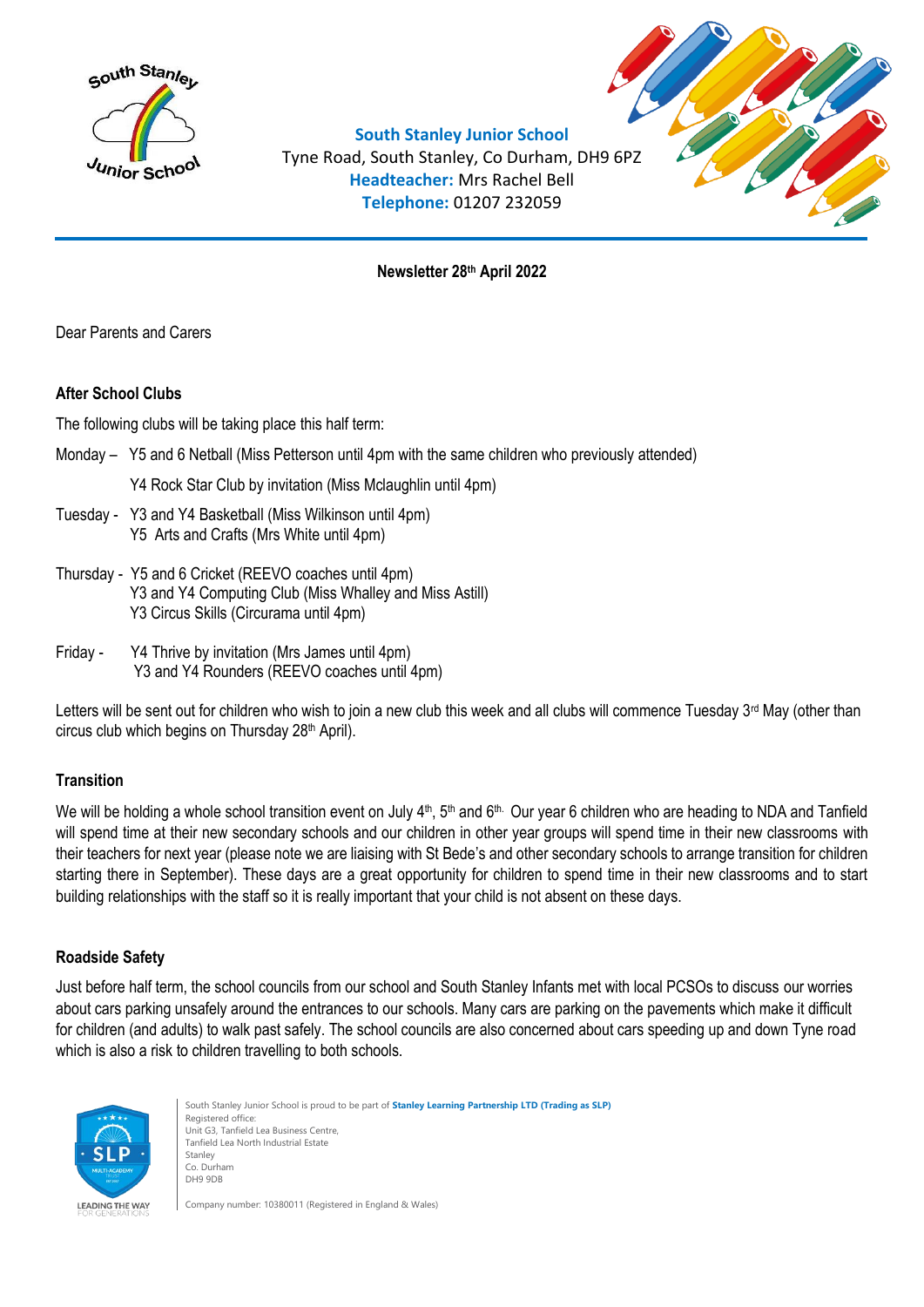The school councils will be working a lot more with the police to make people aware of how their driving and parking can affect the safety of children and their parents/ carers on their way to school and back. They will also be handing out leaflets and doing some speed checks in the local area.

We would like to request that all parents and carers use side streets for parking or dropping off (rather than Tyne road) as this will minimise congestion on the main road and hopefully make it safer for everybody.

### **Beamish Visit**

There will be a whole school trip to Beamish on May 24<sup>th</sup>; a separate letter has been sent out to parents/ carers. If you did not receive a letter, please contact school.

#### **Year 6 SATs week - 9th May – 12th May 2022**

As you are aware, the Yr 6 SATs tests will begin on Monday 9<sup>th</sup> May. It is really important that the year 6 children are not late for school on these days. Research has shown that pupils who receive a good night's sleep before taking tests, perform far better than those who do not. Where possible, please try to ensure your child is well rested during this important week. To help give the children a good start to the day, we will be providing breakfast each morning starting at 8.15am (children who normally attend breakfast cub can attend at their usual time). All children are welcome to attend the breakfast club, which is free and will feature a special menu for SATs week.

The timetable for SATs week will be as follows:

| <b>Monday</b>                                                                                          | <b>Tuesday</b>         | <b>Wednesday</b>                                              | <b>Thursday</b>              |
|--------------------------------------------------------------------------------------------------------|------------------------|---------------------------------------------------------------|------------------------------|
| 09 May                                                                                                 | 10 May                 | 11 May                                                        | 12 May                       |
| Spelling, Punctuation &<br>Grammar - Paper 1<br><b>Spelling Punctuation &amp;</b><br>Grammar - Paper 2 | <b>English Reading</b> | Maths Paper 1<br>(Arithmetic)<br>Maths Paper 2<br>(Reasoning) | Maths Paper 3<br>(Reasoning) |

#### **Year 6 Leavers Hoodies**

As in previous years, the year 6 children will be able to buy leavers hoodies to mark their time at our school. The total cost for these hoodies is £14 but we ask that **a payment of £6** is made by parents and carers and the year 6 children will hold a business enterprise to fundraise for the remaining balance.

## **Additional PD day for the Queen's Jubilee**

School will be closed this Friday (29<sup>th</sup> April). All schools have taken an additional day to mark the Queen's Jubilee and in conjunction with the infant school, we have chosen to take this day off. School is also closed Monday 2<sup>nd</sup> May for the bank holiday.

## **Swimming**

Friday 6<sup>th</sup> May will be the final swimming session for year 4 and from Friday 13<sup>th</sup> May, the year 6 children will have swimming lessons every Friday. The children will need a swimming costume/ trunks and a towel (swimming caps provided by school).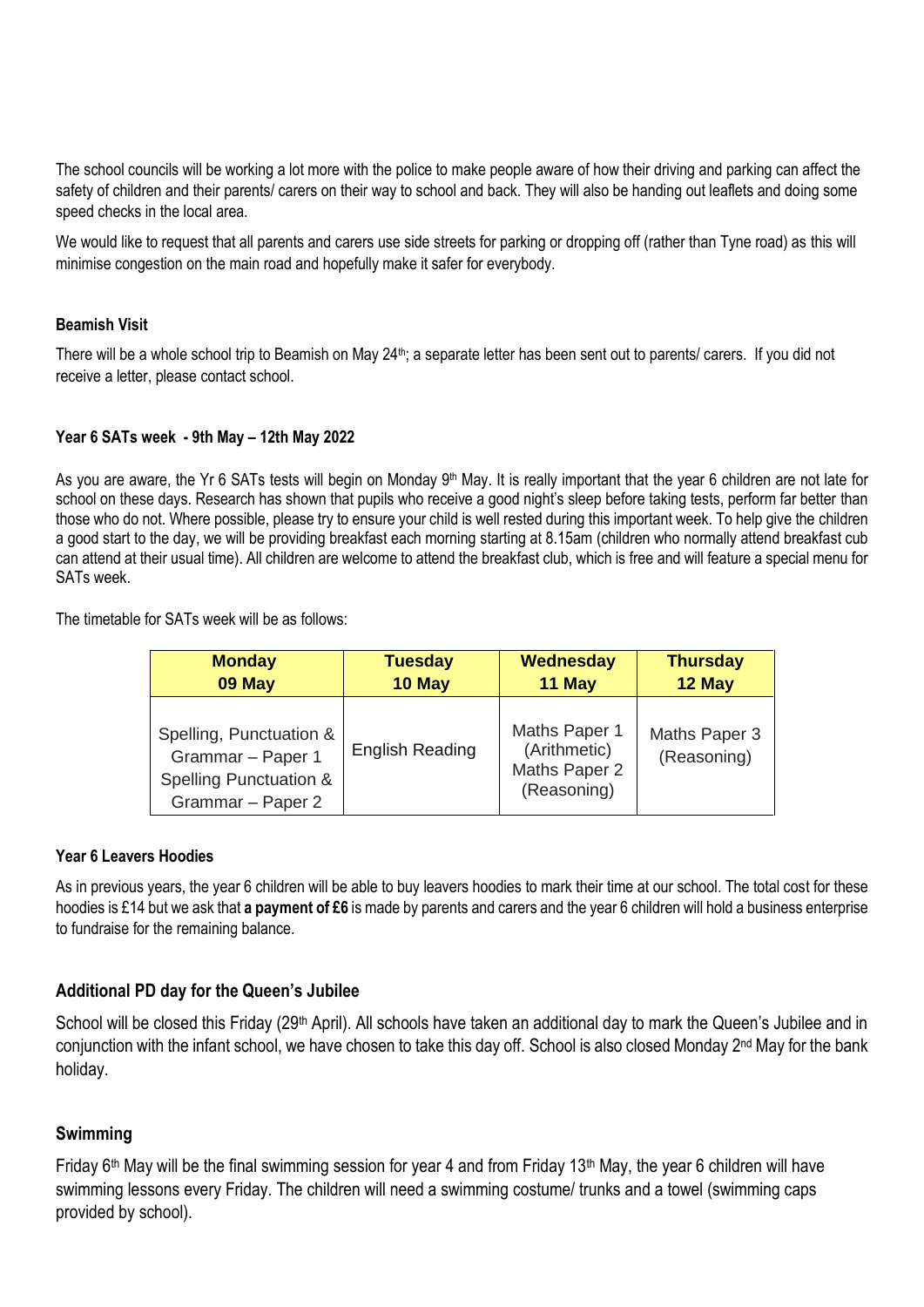# **Important Dates for this term**

Please note that the first half of summer term is very short so we will host only one rewards assembly this term which will be on 19th July. There are also some class trips which have not yet been finalised; more information to follow.

| <b>Date</b>                                                                                     | Event                                                                                                               | <b>Notes</b>                                                                    |  |  |
|-------------------------------------------------------------------------------------------------|---------------------------------------------------------------------------------------------------------------------|---------------------------------------------------------------------------------|--|--|
| Friday 29th April                                                                               | School closed (additional day for Queen's jubilee)                                                                  |                                                                                 |  |  |
| Monday 2nd May                                                                                  | Bank Holiday - school closed                                                                                        |                                                                                 |  |  |
| Tuesday 3rd May                                                                                 | Year 5 drumming lessons begin                                                                                       | Lessons take place in school time                                               |  |  |
| <b>Wednesday 4th May</b>                                                                        | 'Skip2bfit' day in school for all classes                                                                           |                                                                                 |  |  |
| Thursday 5th May                                                                                | Mrs Guy's class to orienteering at Greenland                                                                        |                                                                                 |  |  |
| w/c 9 <sup>th</sup> May                                                                         | Year 6 SATs week                                                                                                    |                                                                                 |  |  |
| w/c 16th May                                                                                    | Knife Crime Awareness Week (whole school)                                                                           |                                                                                 |  |  |
| Monday 16th May                                                                                 | Litter picks in conjunction with Stanley<br>Neighbourhood Wardens                                                   | Various year groups taking part                                                 |  |  |
| Tuesday 17th May                                                                                | Year 6 Multi-skills at Greenland (selected children)                                                                |                                                                                 |  |  |
| Friday 20th May                                                                                 | Coffee morning for parents/ carers of children with<br>an ASD diagnosis.                                            | Hosted by Mr Wakelam and staff<br>from SENDIASS. More details to<br>follow.     |  |  |
| w/c 23rd May                                                                                    | Local history week                                                                                                  |                                                                                 |  |  |
| Monday 23rd May 3pm                                                                             | Information meeting for year 6 pupils who are<br>attending the Kingswood Residential (and their<br>parents/ carers) |                                                                                 |  |  |
| Monday 23rd May and<br>Wednesday 25th May                                                       | Jubilee celebration work with Stanley<br>Neighbourhood Wardens                                                      | As many year groups as possible will<br>take part in the stone painting project |  |  |
| Tuesday 24th May                                                                                | Whole school trip to Beamish museum                                                                                 | More details to follow                                                          |  |  |
| Wednesday 25th May                                                                              | Year 4 children to tennis tournament at Shotley<br>Bridge (selected children)                                       |                                                                                 |  |  |
| Thursday 26th May                                                                               | Queen's Jubilee Celebration Day                                                                                     | Non-uniform and street party style<br>lunch for all pupils                      |  |  |
|                                                                                                 | Year 5/6 cricket team to Annfield Plain Cricket<br>Club                                                             |                                                                                 |  |  |
| Friday 27th May                                                                                 | <b>Training Day</b>                                                                                                 | School closed to all pupils                                                     |  |  |
| Half Term - school closes Thursday 26 <sup>th</sup> May and reopens Monday 6 <sup>th</sup> June |                                                                                                                     |                                                                                 |  |  |
| w/c 6 <sup>th</sup> June                                                                        | National Geography fieldwork week                                                                                   |                                                                                 |  |  |
| w/c 6 <sup>th</sup> June                                                                        | Year 4 Bikeability sessions                                                                                         |                                                                                 |  |  |
| 10th - 12th June                                                                                | Kingswood Residential for year 6 pupils                                                                             |                                                                                 |  |  |